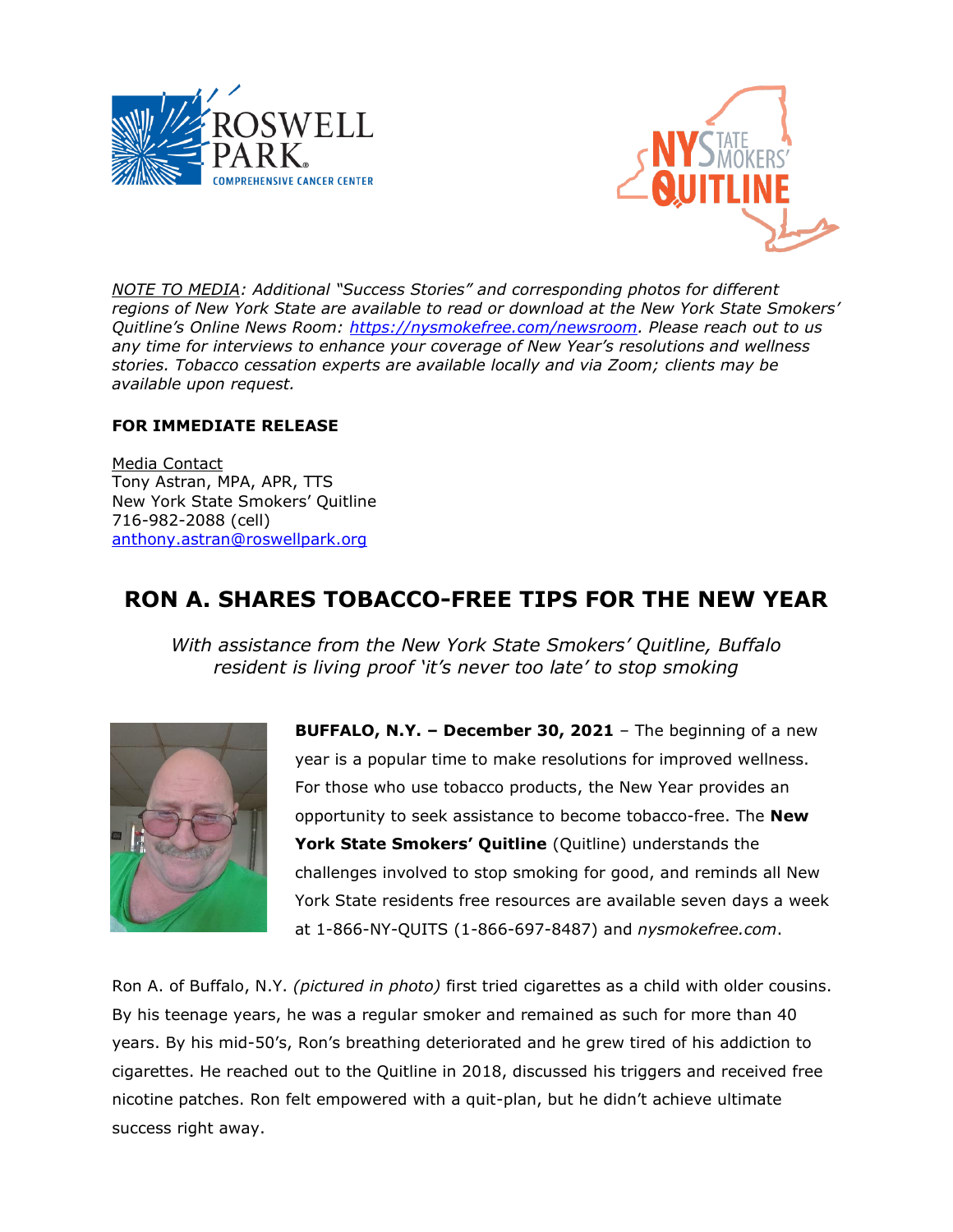"I had become tobacco-free for a few months, then had a moment of stress and thought I could have just one cigarette," Ron said. "Was I wrong! My quit-attempt didn't work out that time, but I knew I'd try again."

Ron, in fact, tried twice more with the Quitline. He connected again in spring of 2019 and again received nicotine patches, only to have a similar unsuccessful outcome as the previous year. The third time was a charm in 2021 with the Quitline. Throughout late winter and early spring, Ron gradually reduced his cigarette intake and again used the nicotine patch to control cravings. By the end of April, he no longer felt the desire to smoke.

"A big part of the success was the follow-up calls from the Quitline," Ron said. "It was so helpful to know someone was looking out for my well-being. That encouraged me to feel good about what I was doing and to keep going. At first, it felt strange to become a nonsmoker, but I definitely have no complaints now and it is so worth it to be tobacco-free. Looking back, I wish I had never started smoking in the first place."

Now age 57, Ron feels healthy, is exercising more and enjoys better breathing. He knows becoming tobacco-free was challenging and is resolute to remain vigilant during future stressful occasions. However, he also believes that by sharing his experiences, he can help others reach their tobacco-free goals. Ron offers the following four tips for those seeking to become tobacco-free in 2022:

- 1.) *"It's important to have a support system during your quit-attempt. As a start, you can call the Quitline's Quit Coaches; they're there for encouragement and will help you when you have cravings. Call your friends, too."*
- 2.) *"When a craving occurs, immediately find something to occupy your time for a few minutes. Cravings are hard to overcome at first, but you'll get through it."*
- 3.) *"Keep trying to become tobacco-free. It will work eventually. Even if you slip up, you can look back at your past attempts as practice and think about what you learned."*
- 4.) *"If your mind is made up to become tobacco-free, do it and don't look back."*

The Quitline's Quit Coaches help tobacco users develop a personalized approach for success by listing triggers and setting a quit-date. Most people also are eligible to receive a free starter supply of nicotine replacement therapy (NRT) via mail, typically in the form of nicotine patches and often with supplemental nicotine gum or nicotine lozenges. When used as instructed and in combination, NRT products can double or triple the odds of becoming and staying tobacco-free.